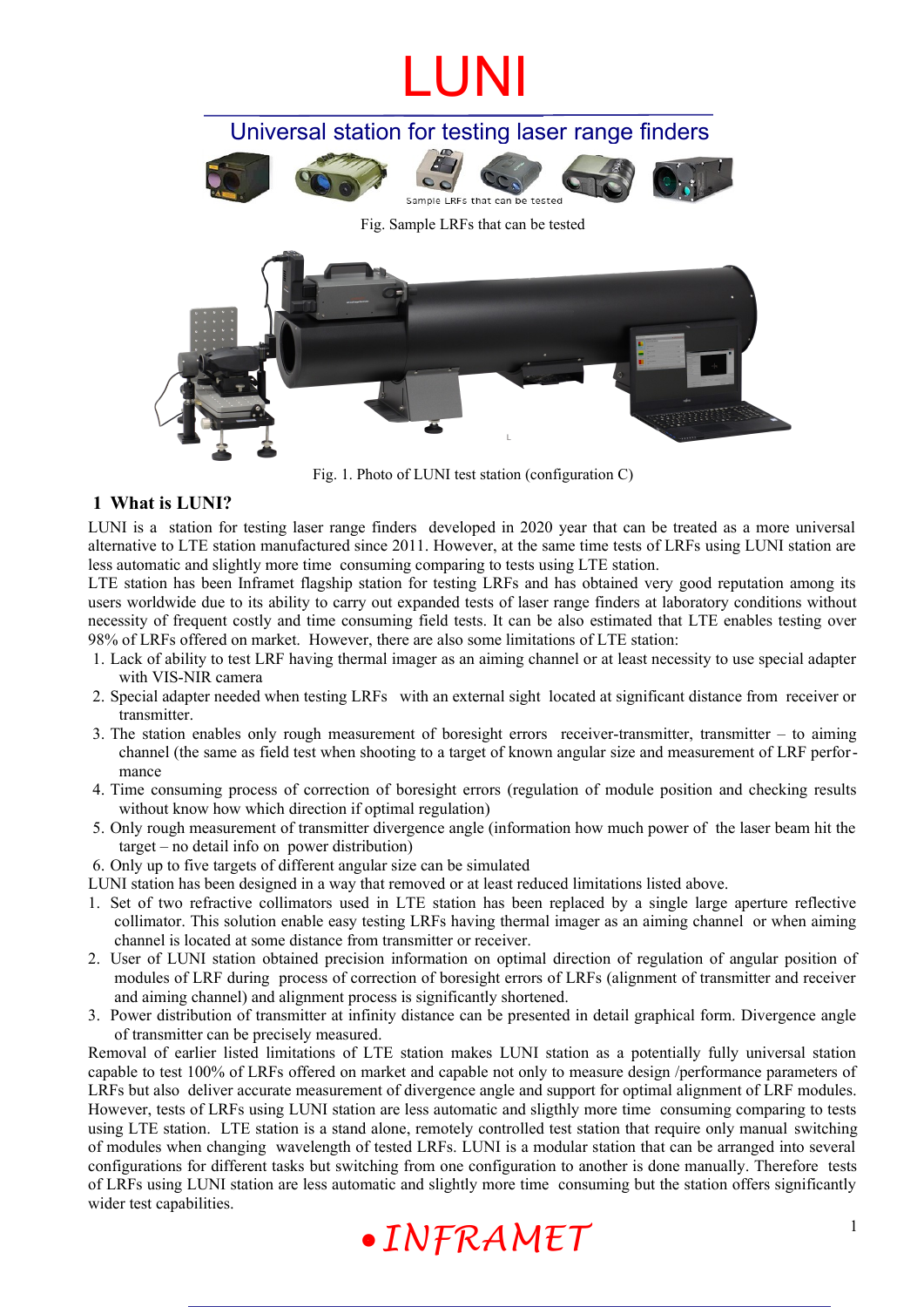### Universal station for testing laser range finders

### **2 What can be tested?**

From the point of optics the laser range finders can be divided onto several groups:

- 1. Dual channel LRFs with integrated sight (two separate optical channels (receiver and transmitter) and aiming system integrated with transmitter or receiver. The channels are located at very short distance from one to another. The aiming device can be optical sight, VIS-NIR camera, or night vision device.
- 2. Dual channel LRFs with a sight as a third optical channel ocated at short distance to transmitter or receiver.
- 3. Dual channel LRFs with an external sight located at significant distance from receiver or transmitter.
- 4. Dual channel LRFs built using an external thermal imager as a sight.
- 5. Single channel LRFs built using using a single coaxial optics channel (receiver is integrated with transmitter and sometimes also with an aiming device into one optical system)

All these types of LRFs can be tested using LUNI but with some limitations. Precision drawings of internal channel of single channel LRF is needed to prepare adapters needed to do testing such LRFs. Precision drawings are needed also in case of dual channel LRFs with an external sight located at significant distance from receiver or transmitter. Next, LRFs tested using LUNI can operate at different wavelengths located in spectral band from 800nm to

1700nm. Typical calibrated wavelengths are: 910nm, 1064nm, 1530nm, 1550nm, 1570nm. Other wavelengths are optional. Change of wavelengths of LRF is done my manual exchange of pulsed light source.

Further on, LUNI is mostly targeted for testing medium/long range LRFs of maximal operational distance from about 1km to over 40km. However, short range LRFs can also be tested (distance as short as 40m can be simulated). The only limitation on LUNI is requirement to be used at typical laboratory/workshop conditions. It is not optimized to be used at extreme field conditions.

| <b>Parameter</b>                                        | Value                                                                                                                                      |
|---------------------------------------------------------|--------------------------------------------------------------------------------------------------------------------------------------------|
| Types of tested LRF                                     | Optimized for all types of LRF                                                                                                             |
| wavelength<br>of<br>tested  <br>Spectral<br><b>LRFs</b> | To be in band from 800 to 1700 nm                                                                                                          |
| Central wavelength of pulsed light<br>sources           | 905nm, 1060 nm, 1540 nm, 1550 nm, 1570 nm (the sources are to be<br>manually exchanged)                                                    |
| Optics of tested LRF                                    | Collimator 120 mm diameter should overlap transmitter or receiver of LRF                                                                   |
| Range of tested LRF                                     | Optimized for testing medium/long ranger LRF but short range LRFs can be<br>also tested: simulated distance from 40m to 40km (option 98km) |
| Ambient conditions                                      | Typical laboratory/workshop conditions                                                                                                     |

Tab. 1. Technical specifications of LRFs to be tested

### **3 How is built?**

LUNI is a modular station built from following blocks: Configuration A

- 1. CDT12100HR off-axis reflective collimator,
- 2. SOA set of optical attenuators,
- 3. LSC set of laser sensing cards,
- 4. CAP card pocket,
- 5. UPB universal projecting block
- 6. CLD set of exchangeable calibrated laser diodes
- 7. OR optical receiver
- 8. OTR optical trigger,
- 9. XNAS angular stage,
- 10. HEC camera,
- 11. UPB Control program,
- 12. Pulse Browser program,
- 13. MET Control program,
- 14. Laptop.

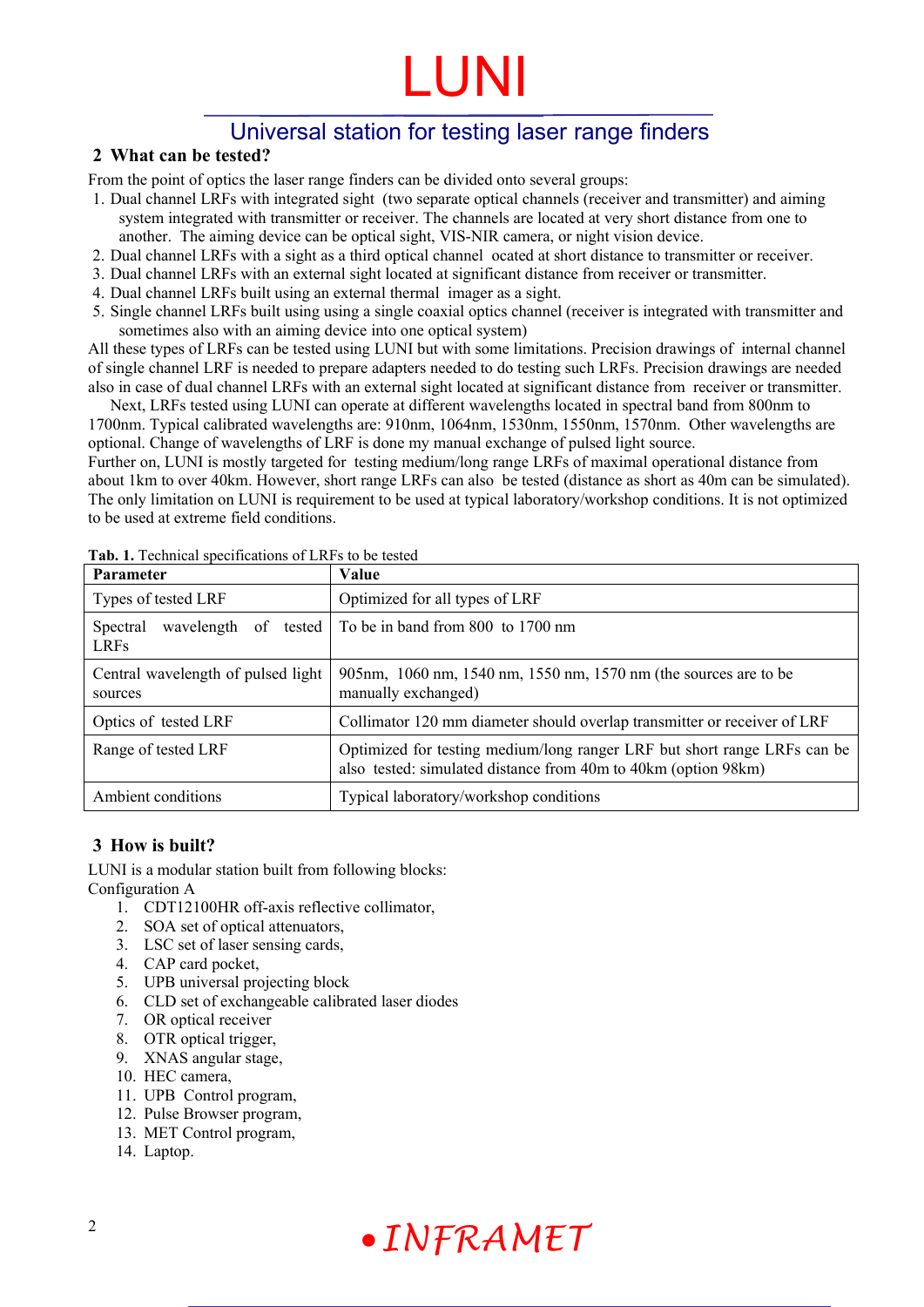### Universal station for testing laser range finders

#### **Configuration B**

Additional blocks:

- 1. LSR10 laser beam profiler
- 2. BOR computer program

### **Configuration C**

Additional blocks:

- 1. MTP multi-target projector
- 2. MLS set of multi light sources,
- 3. RUD reference uniform detector,
- 4. LATRA Control program.

### **4 How it works?**

LUNI is a modular test system that can be arranged to work in three configurations:

- A) Calibrated receiver/transmitter,
- B) High dynamic SWIR camera,
- C) Multi-emitter transmitter.

Changing configuration requires manual change (adding/removing) of some blocks. Configuration A is the most important and form base version of LUNI. Configurations B and C are optional.

LUNI in configuration A projects image of a target that works as a calibrated receiver (when testing transmitter of LRF) or calibrated transmitter (when testing receiver of LRF). The task of user is to aim tested LRF to the simulated target and to shoot. Configuration A enables measurement of virtually all important parameters of LRFs.

Configuration B offers capturing spatial distribution of light intensity of laser beam emitted by the transmitter at optical infinity. Divergence angle of transmitter is calculated. LUNI works as a special SWIR camera of ultra high dynamic (over  $10^{10}$ ) capable to capture without blurring pulses emitted by both high power monopulse LRF (peak power over 1MW) and pulses emitted by multi pulse LRF (peak power as low as 1W).

Configuration C enables fast user friendly measurement of boresight error between receiver axis and transmitter axis and potential fast aligning of both axis. The station works here as a special transmitter that simulates a series of targets located at different distance controlled from PC.

### **5 Test capabilities**

LUNI has been developed as a quasi universal stations that can be used for RD projects, factory quality control, acceptance tests or maintenance tests of almost all LRF offered on the market.

LUNI test station enables expanded tests of laser range finders at laboratory conditions without necessity of frequent costly and time consuming field tests (it is still recommended to do some field tests). The station enables measurement of transmitter radiometric parameters, transmitter imaging parameters, receiver/performance parameters, and boresight errors. However, as mentioned earlier LUNI can work in three different configurations that offer differ in test capabilities:

#### **5.1 Configuration A**

Luni in configuration A enables following tests (measurement of parameters):

- 1. Transmitter radiometric/temporal tests: pulse energy, pulse peak power, pulse time width, pulse frequency, coding, missing pulses
- 2. Transmitter spatial tests: transmitter divergence angle (rough measurement),
- 3. Receiver tests: receiver sensitivity, FOV
- 4. Total performance tests: distance measurement, distance discrimination, extinction ratio (ER), and operational range. Two latter parameters can be measured for up to five angular sizes of simulated target.
- 5. Basic boresight errors: 1)transmitter to aiming channel (angle between transmitter axis and axis of aiming channel) – fast and accurate measurement, transmitter to receiver (angle between transmitter axis and axis of receiver) - slow measurement by repeated shooting to the target and finding position of maximal signal.

| Transmitter parameters<br>10nJ to $200 \text{ mJ}$<br>10%<br>Pulse energy<br>Pulse time width<br>$5\%$ or $\ln s$<br>◠<br>$4 - 600$ ns<br>1W to 10 MW<br>Pulse peak power<br>10%<br>$2\%$<br>$\overline{4}$ | N <sub>0</sub> | Parameter                         | Measurement range  | Measurement uncertainty |
|-------------------------------------------------------------------------------------------------------------------------------------------------------------------------------------------------------------|----------------|-----------------------------------|--------------------|-------------------------|
|                                                                                                                                                                                                             |                |                                   |                    |                         |
|                                                                                                                                                                                                             |                |                                   |                    |                         |
|                                                                                                                                                                                                             |                |                                   |                    |                         |
|                                                                                                                                                                                                             |                |                                   |                    |                         |
|                                                                                                                                                                                                             |                | <b>Pulse Repetition Frequency</b> | $0.1$ Hz to 50 kHz |                         |
| Yes (customer is expected to define<br>Pulse coding                                                                                                                                                         |                |                                   |                    |                         |

**Tab. 2.** Test capabilities of LUNI in configuration A

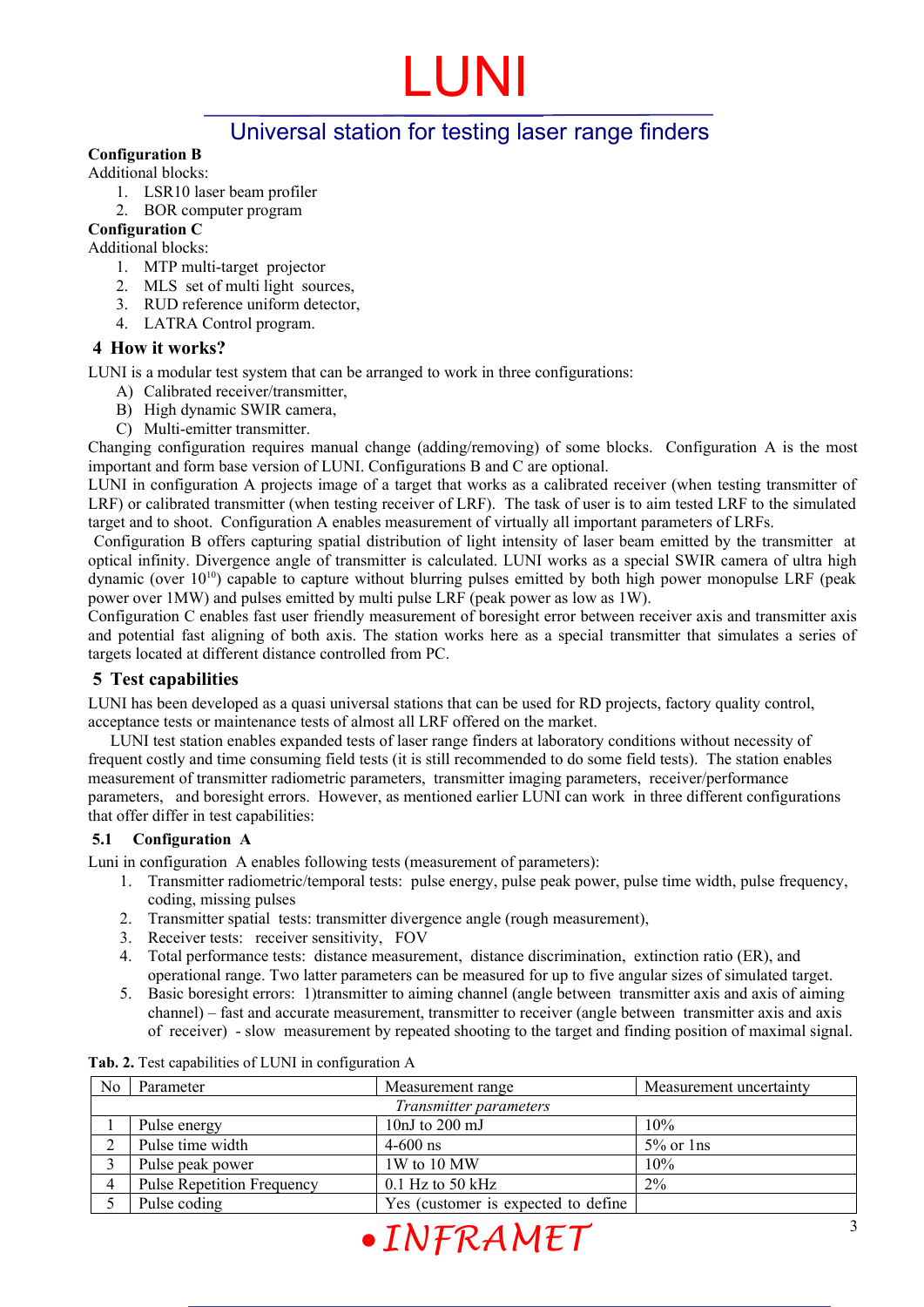### Universal station for testing laser range finders

|    |                                                                                   | type of coding used)                                                     |                                                 |  |
|----|-----------------------------------------------------------------------------------|--------------------------------------------------------------------------|-------------------------------------------------|--|
| 6  | Missing pulse                                                                     | Yes                                                                      |                                                 |  |
| 7  | Divergence Angle                                                                  | Up to 10 mrad                                                            | Typically 50%                                   |  |
|    |                                                                                   | Receiver parameters                                                      |                                                 |  |
| 8  | Receiver sensitivity                                                              | 0.1 $\text{nW/cm}^2$ to $10\mu\text{W/cm}^2$ (depends<br>on wavelength)  | 10%                                             |  |
| 9  | Field of view of the receiver                                                     | 5 mrad                                                                   | 0.2mrad or 10% of FOV                           |  |
|    |                                                                                   | Performance parameters                                                   |                                                 |  |
| 10 | Operational range                                                                 | 40m to 40km (option 98km)                                                | Calculation<br>based<br>on<br>theoretical model |  |
| 11 | Distance measurement accuracy                                                     | At least 40 m $-$ 40 000 m (option 98)<br>km)                            | $1.5$ m (option $0.5$ m)                        |  |
| 12 | Distance discrimination                                                           | Up to three echos with regulated<br>distance difference: $50 m - 6000 m$ | $1.5$ m (option $0.5$ m)                        |  |
| 13 | <b>Relative Extinction Ratio</b>                                                  | At least $0.1$ dB $-60$ dB (for target at<br>500m distance)              | 1dB                                             |  |
| 14 | <b>Absolute Extinction Ratio</b>                                                  | At least 100 dB -160 dB                                                  | 1dB                                             |  |
|    |                                                                                   | <b>Boresight paramers</b>                                                |                                                 |  |
| 15 | Alignment<br>between<br>error<br>transmitter of LRF and internal<br>optical sight | 22 mrad                                                                  | 0.1 <sub>mrad</sub>                             |  |
| 16 | Alignment error transmitter<br>to<br>external thermal imager/VIS-NIR<br>camera    | 22 mrad                                                                  | $0.1$ mrad                                      |  |
| 17 | Boresight of transmitter relative to<br>receiver                                  | Yes                                                                      | 0.1mrad or $10\%$ of receiver<br><b>FOV</b>     |  |

\* Maximal distance is dependent on used PRF

### **5.2 Configuration B**

Test capabilities of LUNI in configuration B are listed in Table [3.](#page-3-0) At can we see LUNI in configuration B offers measurement of divergence angle that can be measured also in configuration A. However, configuration B offers much more accurate measurement.

<span id="page-3-0"></span>**Tab. 3.** Test capabilities of LUNI-B test station

| No. | Parameter                                          | Measurement range | Measurement uncertainty |
|-----|----------------------------------------------------|-------------------|-------------------------|
|     | Divergence Angle                                   | Up to 10 mrad     | $0.1$ mrad              |
|     | Spatial distribution of light $\mid$ Up to 10 mrad |                   | $0.1$ mrad              |
| ∸   | intensity of laser beam                            |                   |                         |

#### **5.3 Configuration C**

Test capabilities of LUNI in configuration B are listed in Table [4.](#page-3-1) As can we seen LUNI in configuration C offers the same boresight tests as configuration A. However, it should be emphasized that boresight tests in configuration C can be done several times faster.

#### <span id="page-3-1"></span>**Tab. 4.** Test capabilities LUNI in configuration C

| No | Parameter                                                                                             | Measurement<br>range | Measurement<br>resolution | Measurement<br>uncertainty                      |
|----|-------------------------------------------------------------------------------------------------------|----------------------|---------------------------|-------------------------------------------------|
|    | Alignment error between transmitter of<br>LRF and internal optical sight used as an<br>aiming device  | 22 mrad              | $0.04$ mrad               | $0.1$ mrad                                      |
| 2  | Alignment error between transmitter of<br>tested LRF and external<br>thermal<br>imager/VIS-NIR camera | 22 mrad              | IFOV of<br>imager         | $0.1$ mrad                                      |
| 4  | Alignment error between transmitter and<br>receiver of tested LRF                                     | 11 mrad              | $0.05$ mrad               | $0.1$ mrad $0.1$ mrad or<br>10% of receiver FOV |